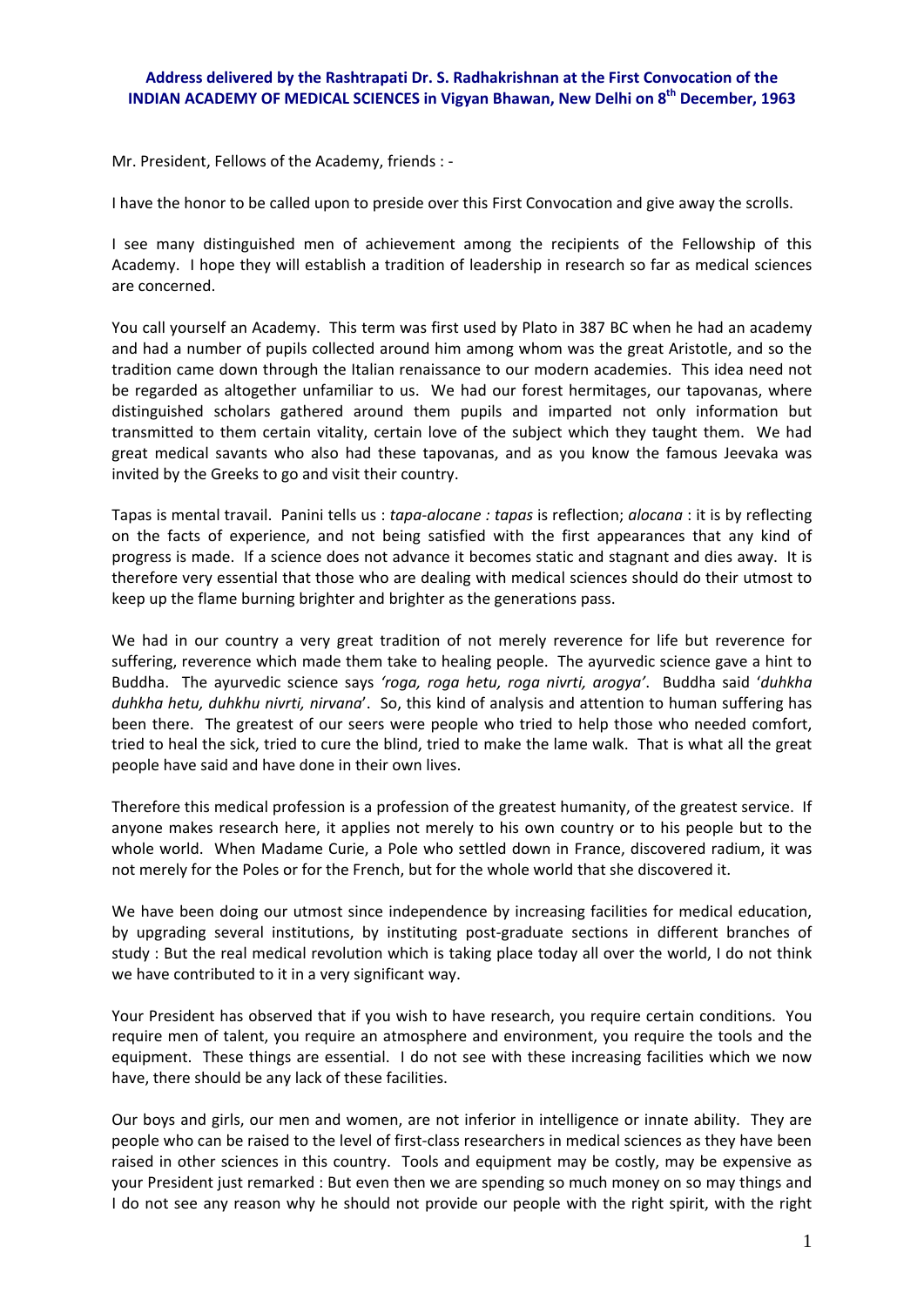equipment and with the right tools which they need. You also find the environment, an atmosphere of research, a love of advancing the frontiers of knowledge. This must be instilled into every young mind. There is no point in bull dozing human minds and stabilizing them. You must try to give them the critical and creative powers with which they are endowed, full scope and full opportunity for expression. I think if our teachers have got that sense of not merely transmitting knowledge but transmitting love of research, our boys and girls would respond adequately to the appeal which they make.

Even today we hear of many cases of cholera in some parts of our country, a disease which has been wiped out in many advanced nations. It does not depend merely on medical science : It depends on the general raising of the level of our standards, depends on the raising so to say, of environmental hygiene, sanitation, proper water supply, etc. You find also heart ailments on the increase. That again is due to the lack of some kind of tranquility in the human being, the stress and strain of life. All the strains through which we are passing make us feel worried and worry is one the greater causes of any kind of heart trouble. You find also mental illness on the increase. What is it due to? It is due to the fact that the human being has reduced himself in many cases to a mere reactor to the changes which take place in the environment. He does not exercise his critical and creative faculties in accepting the challenges, overcoming them. Man should not be reduced to a mere robot; he must not become an automaton. He is not merely a cog in the wheel. He is the one who is responsible for all the achievements which we have made since the beginning of history. It is the free spirit of man that can sit in judgment on the environment, penetrate its secrets, mould the environment to suit our pattern, our own desire. So that free spirit of man must not be curbed. It was Jung, a great psychiatrist, who said that 60 per cent of the cases which came to him, mental cases, were due to lack of faith, to lack of purpose in life, to a certain vacuity, emptiness in the human being. The moment you rehabilitate him or her you given him or her faith, you give him or her a purpose in life, his or her mental disorder subsides.

We should, therefore, know that we are born in this world to live for a great cause, to live for some supreme purpose. If we overlook that purpose, if we make ourselves an object in the series of happenings and not a subject of creativity, if we overlook that fundamental fact, then we will make ourselves subject to every kind of mental disorder.

So the one great thing necessary is to instill into our young men a purpose in life, a sense of dedication, make them feel that they are born in this life to do something great. That is what is necessary. The disruption of human relationships which bring about so many casualties in this world, will all be overcome if a man has the sense of love. 'I never met a man whom I did not like', said one of the great thinkers. 'Every man whom I met I liked until the disappointed me, until he made me feel that there is something wrong which has to be set right'. It is that passion, that passion for human relationships, enlargement of human relationships, making people believe that we love them, we look upon them as something intelligent, dignified, who require to be given every kind of attention. That will bring down cases of mental illness, and it will also bring down the causes which break human relationships with so much tragedy consequent upon those things.

I hope this Medical Academy which represents different sciences, which represent men of achievement in their respective spheres, which offer an incentive to men of promise that they can also get these distinctions, will be regarded as something to which all our youngsters will look. A Fellowship of the Academy must be a matter of honour and not a matter of manoeuvring or intrigue but a manner of straight forward work which is acknowledged as first class in its nature. That should be the quality which we should encourage. It is good to know that you have now about 120 Fellows and you will hereafter elect about 15 and your maximum, number will not exceed 300 as at present your rules stand. I hope you will conform to that and exercise the greatest care in the choice of your Fellows. I may say there is a sister Academy here, Sahitya Akademy. It has provision for fellowships, but in all these ten years in which it has been in existence, it has not elected a single Fellow. It shows the high standards which the Sahitya Akademy has imposed on itself. I am not asking you to copy that model. You have not done so. But you have already 115 or 120 members : But in the